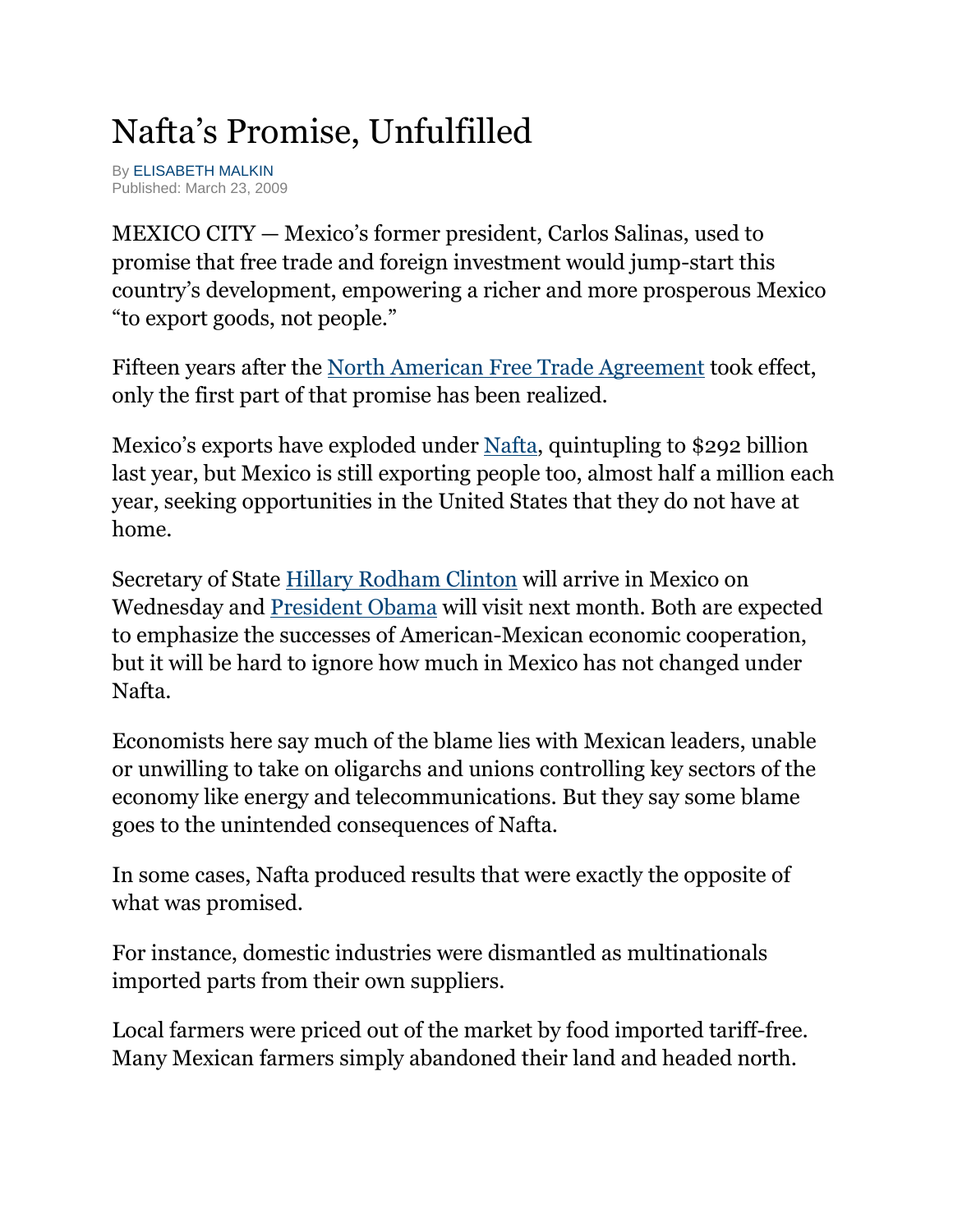Although one-quarter of Mexicans live in the countryside, they account for 44 percent of the migrants to the United States. The contradictions of Nafta are apparent in Guadalajara and the rich farmland around it.

On the road from the airport to the city, Mexico's second-largest, a wellworn sign welcomes visitors to Mexico's Silicon Valley. After Nafta went into effect, the comparison seemed ambitious but not out of reach.

Global giants spent billions of dollars turning Guadalajara into a manufacturing hub for the information technology industry. The industry boomed, spurred by cheap labor and the sense that Nafta guaranteed investor-friendly policies. Today the city is ringed with low-slung factories that churn out everything from BlackBerrys to digital tape storage libraries for [Sun Microsystems.](http://topics.nytimes.com/top/news/business/companies/sun_microsystems_inc/index.html?inline=nyt-org)

But investors came because the city was already a center of technology. I.B.M, [Hewlett-Packard](http://topics.nytimes.com/top/news/business/companies/hewlett_packard_corporation/index.html?inline=nyt-org) and others had come in the 1960s and 1970s when Mexico's market was closed.

After Nafta, the new factories imported parts from their global suppliers, wiping out local companies that had sold printed circuit boards or assembled computers under tariff protection, said Kevin P. Gallagher, a [Boston University](http://topics.nytimes.com/top/reference/timestopics/organizations/b/boston_university/index.html?inline=nyt-org) professor who has written about the Guadalajara information technology industry.

Things grew worse when the tech bubble burst, the American economy cooled and the companies moved to China, where they could pay even lower wages. Once China entered the [World Trade Organization,](http://topics.nytimes.com/top/reference/timestopics/organizations/w/world_trade_organization/index.html?inline=nyt-org) Mexico lost much of the edge in exporting to the United States that Nafta had given it. Employment in Guadalajara's I.T. factories dropped 37 percent in 2001 and continued to slide for two years.

"The agreement could have brought investment with more value here," including research, testing and design, said Jesús Palomino, the general manager at [Intel](http://topics.nytimes.com/top/news/business/companies/intel_corporation/index.html?inline=nyt-org)'s design center in Guadalajara. "But we did not know how to define or negotiate or take advantage of it."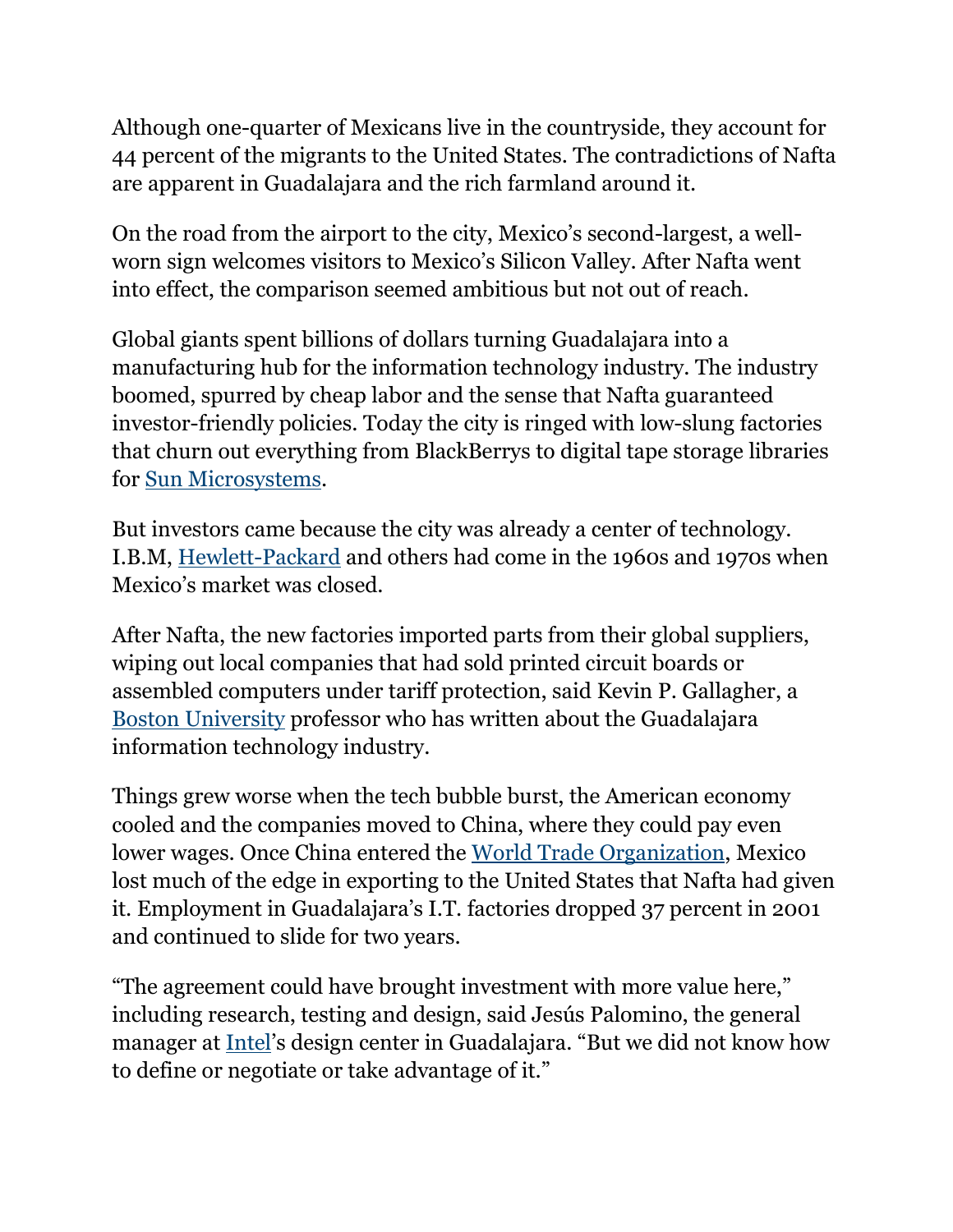Mr. Palomino argues that attracting multinational manufacturers was too limited a focus. He oversees about 300 young engineers who test future Intel products and carry out research and development. The sophisticated Intel design center is an exception to the city's assembly plants. Those factories mostly hire low-wage labor.

"A new phenomenon has grown up under Nafta — high-productivity poverty," said Harley Shaiken, chairman of the Center for Latin American Studies at the University of California, Berkeley.

Low wages means low purchasing power. "It is not a successful strategy for globalization," Mr. Shaiken said.

Even Nafta's greatest success — exports — has become a liability, as Mexico feels the full brunt of declining consumption in the United States. The auto industry, for example, which has flourished under Nafta, has ground to a virtual standstill. Over all, Mexican auto exports fell more than 50 percent in the first two months of this year compared with 2008, and production dropped almost 45 percent.

The central bank forecasts that as many as 340,000 people could lose their jobs this year, and some investment banks predict the economy could contract as much as 5 percent.

That weakness has driven down the peso, which has lost about a quarter of its value in the last six months. Foreign direct investment fell last year to \$18.6 billion from \$27.2 billion in 2007.

Still, economists here say much of the responsibility for the lack of development in the last decade and a half lies largely with Mexican leaders and their unwillingness or inability to enact real reforms. "We have an economy that has atrophied because of the lack of reform," said Gerardo Esquivel, an economist at the Colegio de México.

Other developing countries benefited from globalization, particularly in Asia. But in Mexico, economic growth has averaged about 3 percent a year since Nafta took effect, far below what is needed to create jobs for the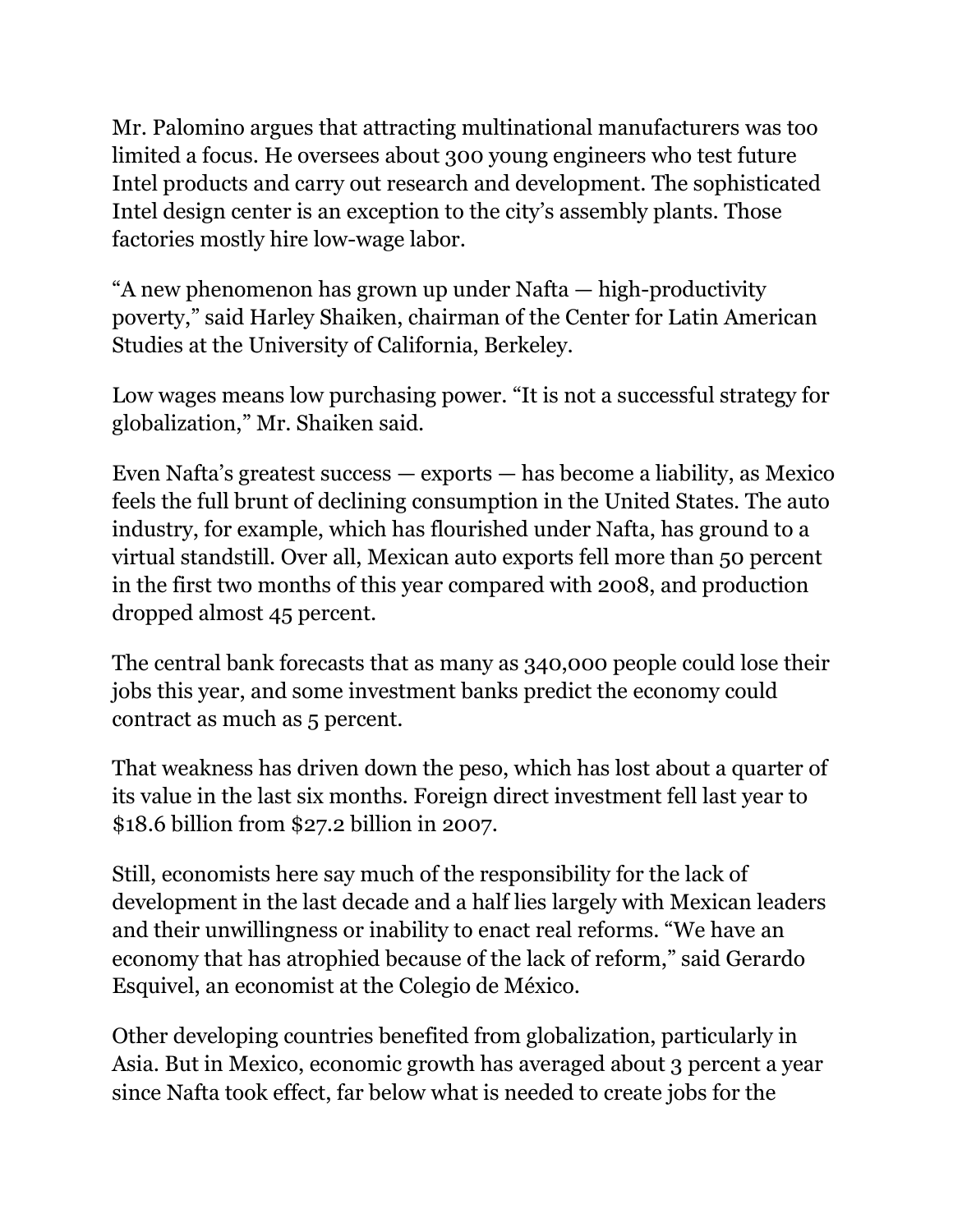million young people who enter the work force each year and the millions more who barely scrape by.

As presidential candidates, both President Obama and Mrs. Clinton promised to renegotiate Nafta. But when Mr. Obama arrives next month, he will find Mexico's leaders reluctant to revisit the agreement. He will also find them seething over his signing of a spending bill that scrapped a pilot program allowing Mexican long-haul trucks to transport cargo throughout the United States. In retaliation, Mexico has imposed punitive tariffs on \$2.4 billion worth of American goods.

Nafta guaranteed Mexico, Canada and the United States access to one another's highways for cargo transport by 2000.

Perhaps the Mexicans least prepared for globalization were Mexico's small farmers.

"It isn't possible for a peasant to make a living from the countryside," said Francisco Vargas, president of an association that groups together 2,500 farmers from Etzatlán, about 90 minutes west of Guadalajara.

The farmers hold other jobs to subsidize their farming. Mr. Vargas is a teacher. Another of the group's leaders is a retired accountant; a third has a sideline renting out construction equipment. Some farmers continue thanks to money sent by relatives working in the United States.

Farmers in the region have survived Nafta by raising corn yields through converting to modern farming techniques. They also lobby for government aid and band together to fight private oligopolies that sell seed and buy corn.

But their landholdings remain small, sometimes not more than about 10 acres, and they are at the mercy of rising costs and fluctuating prices. Seed is up about 20 percent because of the peso's devaluation, while corn is off the high of last year as global demand drops.